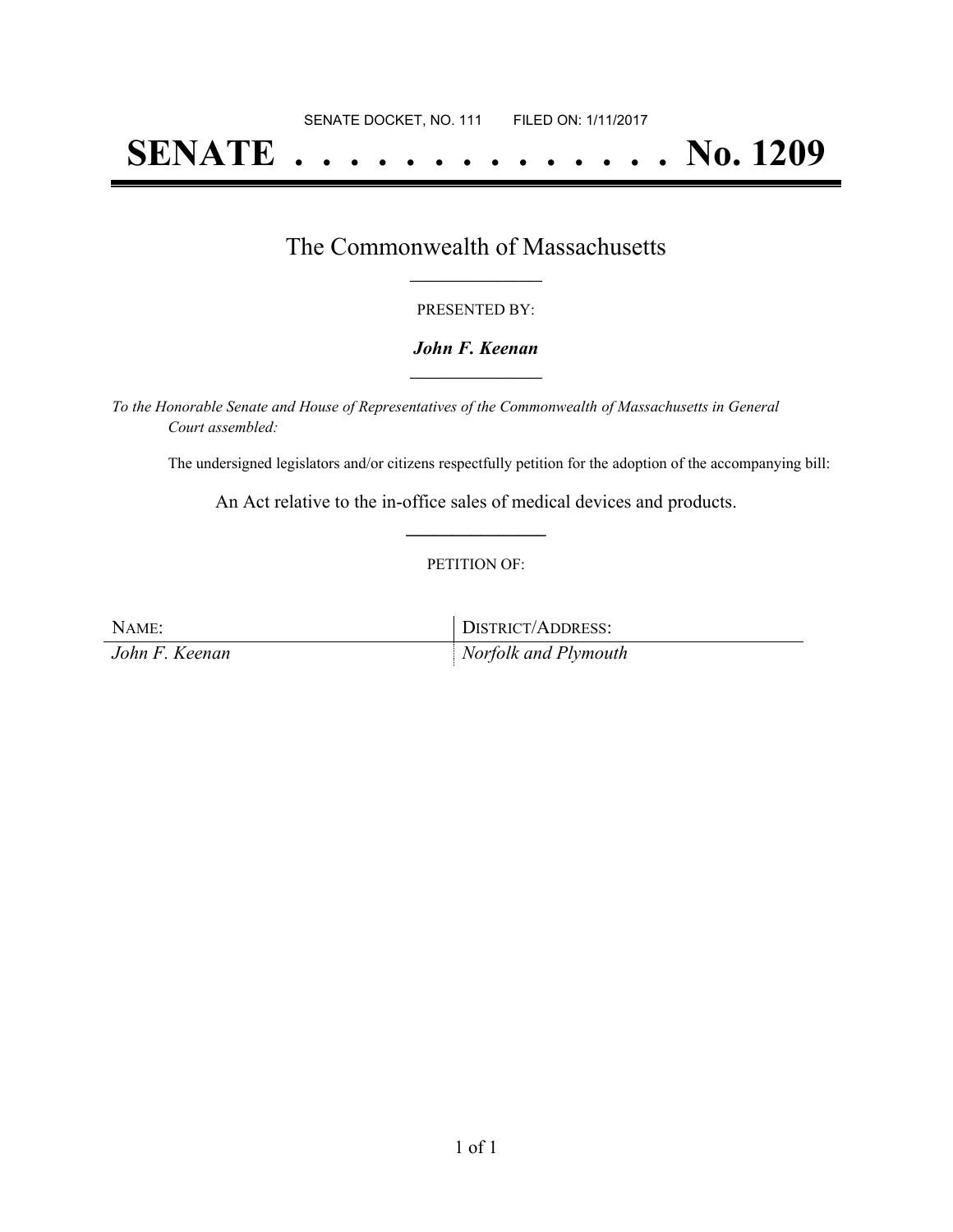#### SENATE DOCKET, NO. 111 FILED ON: 1/11/2017

## **SENATE . . . . . . . . . . . . . . No. 1209**

By Mr. Keenan, a petition (accompanied by bill, Senate, No. 1209) of John F. Keenan for legislation relative to the in-office sales of medical devices and products. Public Health.

### [SIMILAR MATTER FILED IN PREVIOUS SESSION SEE SENATE, NO. *1160* OF 2015-2016.]

### The Commonwealth of Massachusetts

**In the One Hundred and Ninetieth General Court (2017-2018) \_\_\_\_\_\_\_\_\_\_\_\_\_\_\_**

**\_\_\_\_\_\_\_\_\_\_\_\_\_\_\_**

An Act relative to the in-office sales of medical devices and products.

Be it enacted by the Senate and House of Representatives in General Court assembled, and by the authority *of the same, as follows:*

1 SECTION 1. The General Laws are hereby amended by inserting after Chapter 111O the

- 2 following chapter:-
- 3 CHAPTER 111P.
- 4 Section 1. Short title; purpose.

5 It is the purpose of this chapter to protect patients from certain aspects of the practice of

6 in-office sales of medical devices or products. The practice of health care practitioners selling

7 products for profit in their offices to patients creates the potential for a conflict of interest,

8 creates undue pressure on the patient, and may lead to adverse decision making by health care

9 practitioners and patients. The conditions of this chapter are therefore established in the interest

10 of transparency in the execution of these sales.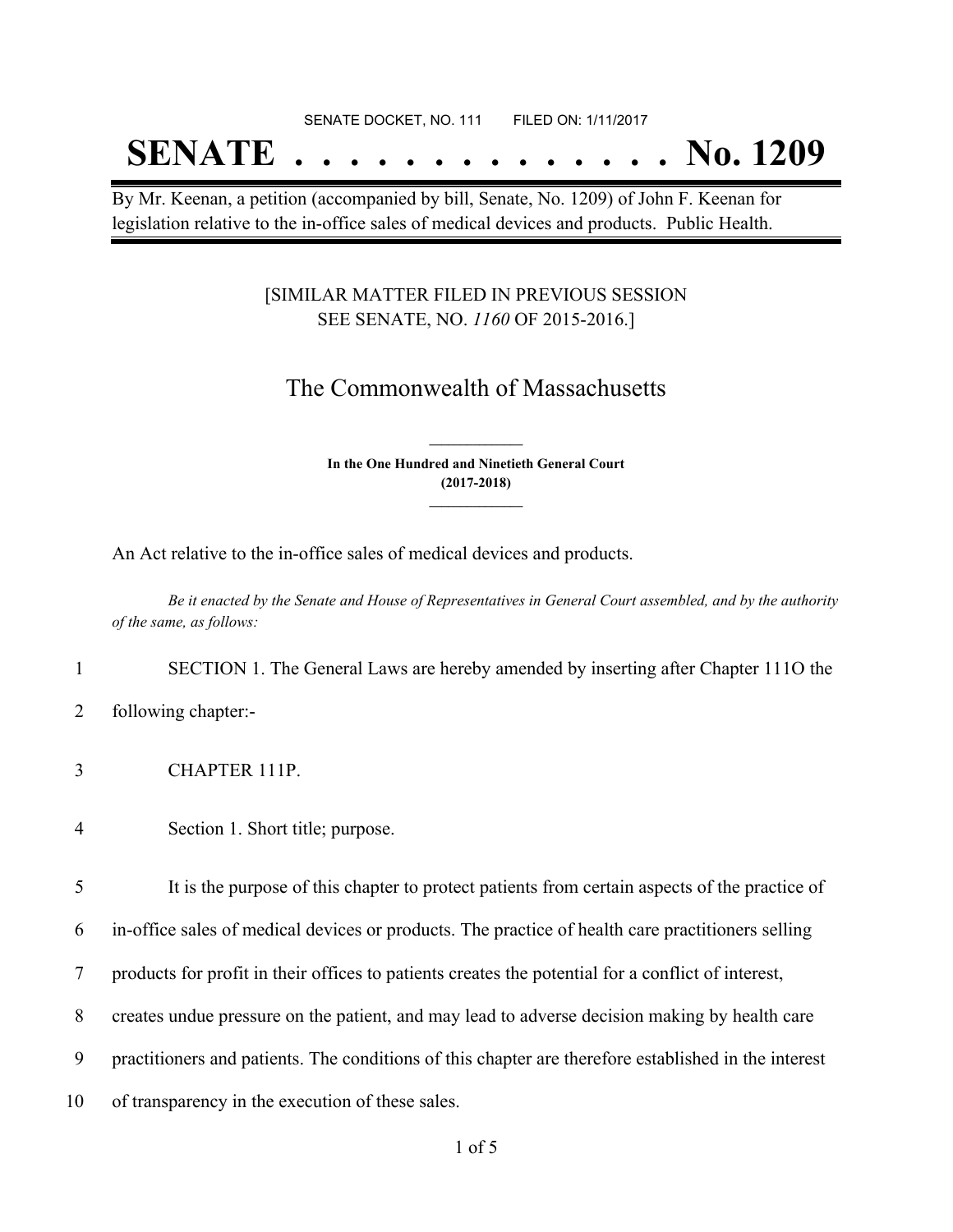Section 2. Definitions.

 As used in this chapter the following words shall, unless the context clearly requires otherwise, have the following meanings:—

 "Board," the board of professional licensure that provides the license under which the health care practitioner conducts their practice, or that registers the health care practitioner to conduct their practice, or that otherwise regulates and establishes the standards for professional conduct relevant to that practitioner.

 "Health care practitioner," any person licensed to provide health care under chapter 112 of the General Laws, or a partnership or corporation comprised of such persons, or an officer, employee, agent or contractor of such person acting in the course and scope of the employment, agency or contract related to or in support of the provision of health care to patients.

 "In-office sale," the transfer, exchange, barter, lease, contract for use, or other financial transaction for the possession or use of a medical device or product, that occurs within the business office of a health care practitioner.

 "Medical device" shall have the meaning given to the same in chapter 111N; provided further that for the purposes of this chapter only, medical device shall not include an item that must be dispensed only by prescription and that is commonly covered by a health insurance carrier.

 "Product," or "products," health and non-health related drugs, devices, appliances, goods, supplements, vitamins, ointments, or procedures; provided, however, that products shall not

of 5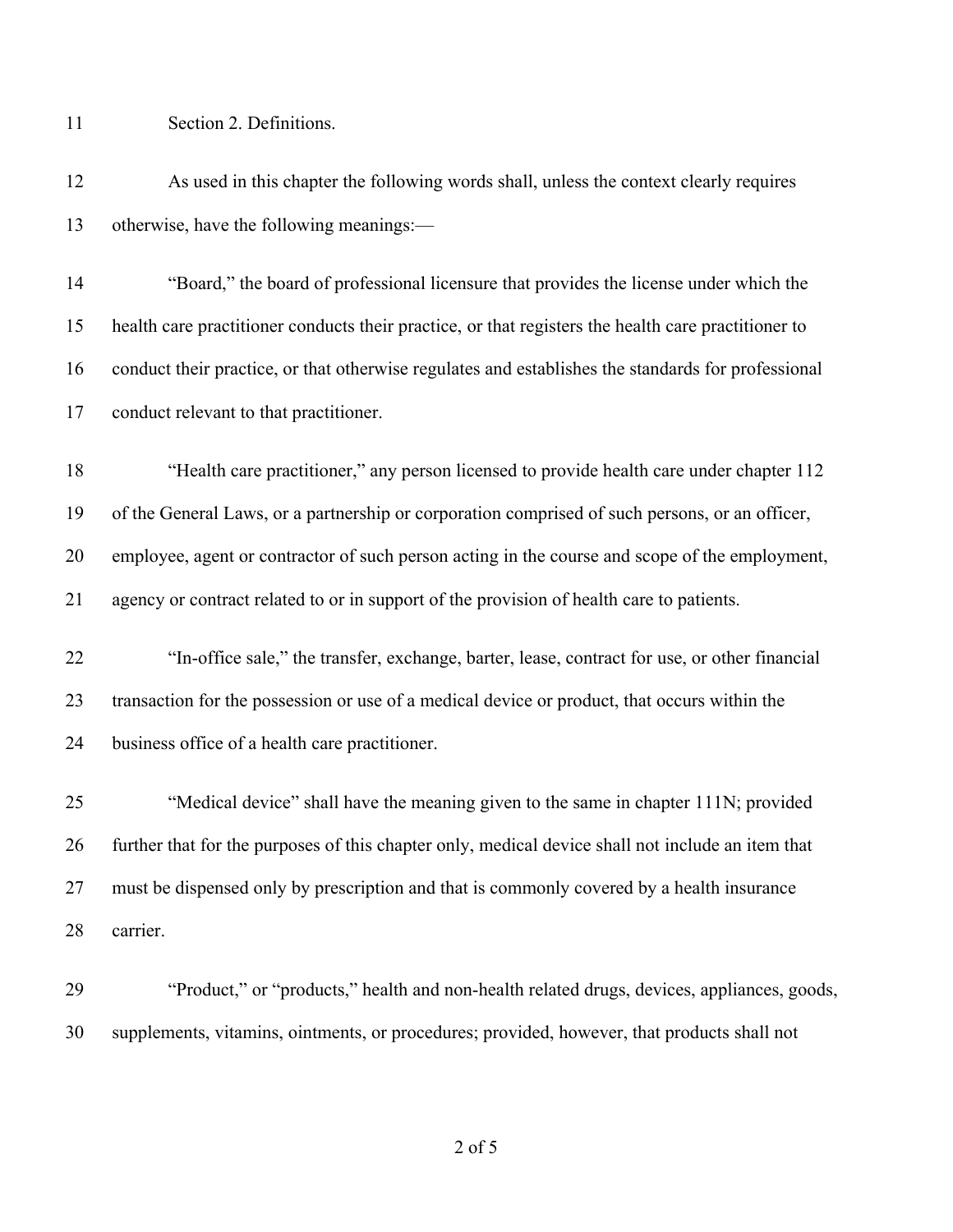include items or items that must be dispensed only by prescription and that are commonly covered by a health insurance carrier.

Section 3. Conditions for in-office sales; and prohibitions.

 (a) Any health care practitioner engaging in the in-office sale of medical devices or products shall comply with the following conditions. Except as described in section 4, in-office sales not in compliance with all of the conditions listed in this section shall be prohibited, and subject to the penalties established in section 5:

 (1) The health care practitioner must disclose to the patient any profit gained or financial interest held by the health care practitioner, or any immediate family member, in the sale of the medical device or product, or any professional or other relationship between the health care practitioner and the manufacturer or marketer of the medical device or product; the terms "financial interest" and "professional or other relationship," for the purposes of this chapter only, shall be defined in regulation by the board;

 (2) The health care practitioner must advise the patient as to the availability of the medical device or product, or any reasonable equivalents, for purchase at a retail pharmacy or other commercial retail source, and as to the market price of said devices or products or equivalents if purchased at another source;

 (3) The medical device or product sold must provide a reasonable potential for therapeutic and medical gain specific to the patient's medical condition or complaint;

 (4) The health care practitioner must have available, and upon request must provide to the patient or the patient's guardian or representative, easily understandable literature or an

of 5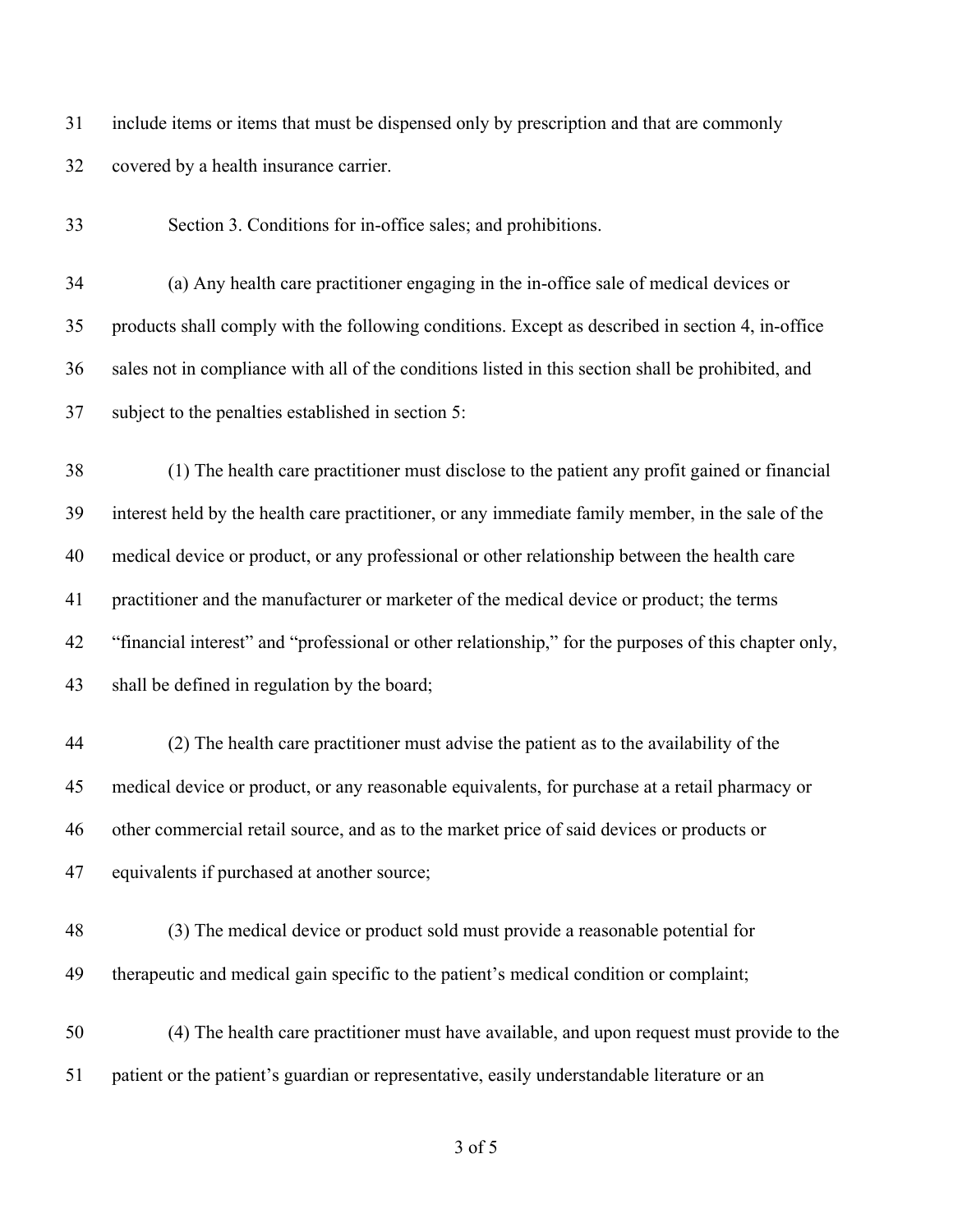explanation of the device's or product's medical or therapeutic benefits, and any risks associated with the device or product, and the scientific evidence upon which any claims of said benefits or risks are based;

 (5) The office in which in-office sales occur must have notice prominently posted, or must otherwise reasonably communicate to the patient, that the patient is under no obligation to purchase the medical device or product in the office; provided further that such notice or communication shall also include an explanation to the patient of how to contact the board if the patient feels the in-office sale or discussion promoting said sale creates undue pressure on the patient to purchase a medical device or product, or otherwise violates the standards for professional conduct applicable to the health care practitioner;

 (6) Any other conditions deemed appropriate and as may be established in regulation by the board under which the health care practitioner primarily involved in the execution of the in-office sale is registered or licensed.

 The in-office sale of a medical device or product to a particular patient shall be exempt from the conditions stated in section 3, if forcing or allowing the patient to travel away from the health care practitioner's office without having obtained said device or product would bring harm, or cause undue pain or distress, to that patient, or put that patient's health and safety in immediate danger.

Section 5. Enforcement.

of 5

Section 4. Exemptions.